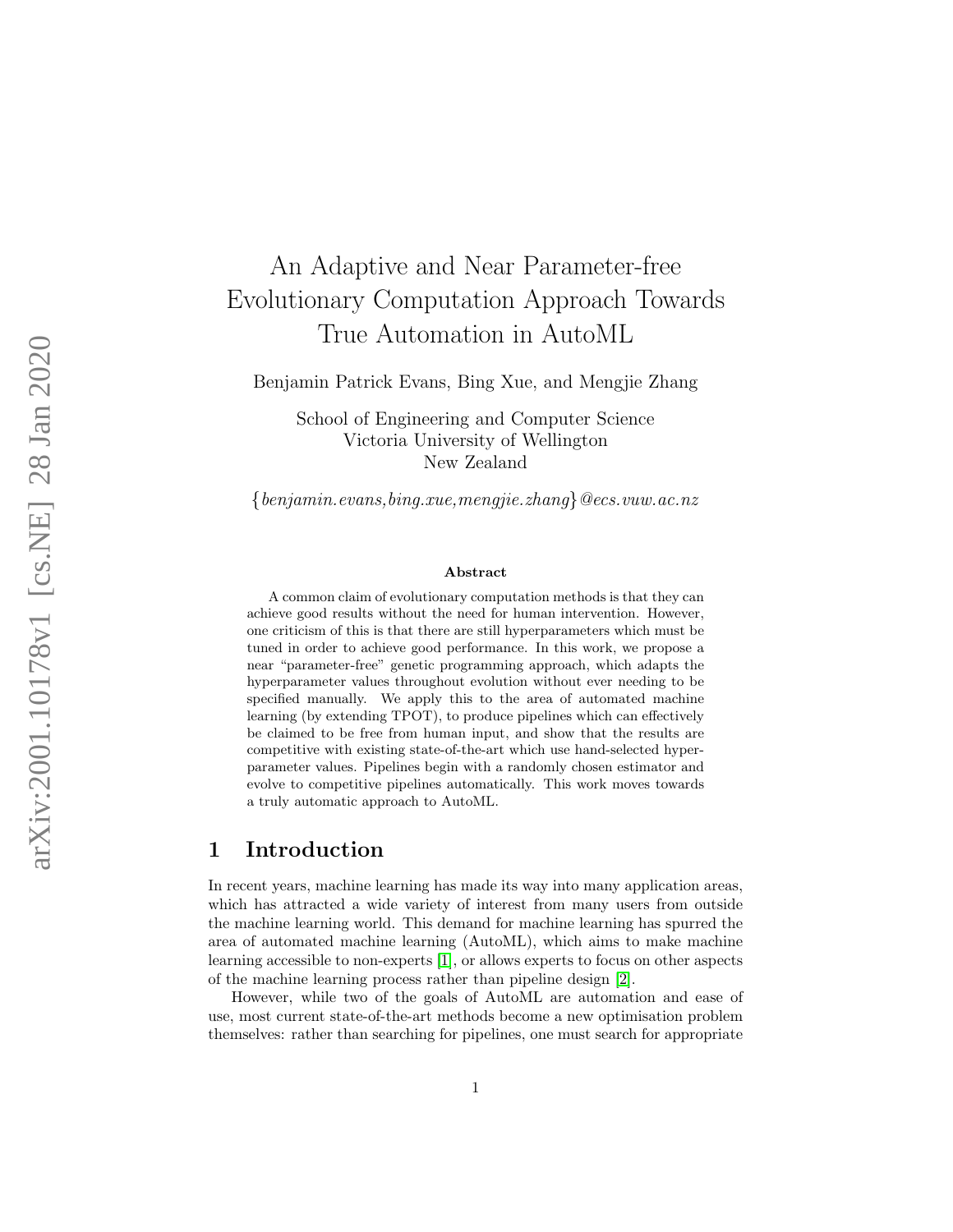hyperparameters. Granted, this is a simpler search space than the original one, but is still an undesirable property and prevents true human-free automation.

In this work, we aim to overcome the aforementioned limitation by proposing an adaptive evolutionary computation method, which requires no specification of evolutionary hyperparameters and finds good performing pipelines automatically. The proposed method starts with a single randomly estimator with no preprocessing steps and automatically evolves to a well-performing pipeline without requiring any hyperparameters to be set. The entire evolutionary process is achieved without any human configuration.

The major contribution is a truly automated approach to AutoML, based on a near parameter-free evolutionary computation approach, which is able to rival human selected hyperparameters for current state-of-the-art systems.

# <span id="page-1-0"></span>2 Background and Related Work

There are three related areas here: parameter-free optimisation, adaptive hyperparameters, and automated machine learning. Unfortunately, there are no current works on parameter-free (or adaptive) automated machine learning, so we look at the areas separately in this section, before introducing the first adaptive parameter-free AutoML approach in Section [3.](#page-3-0)

### 2.1 Automated Machine Learning

The goal of AutoML can be summarised as "producing test set predictions for a new dataset within a fixed computational budget" [\[3\]](#page-14-2). Essentially, the idea is to treat the process of constructing a machine learning pipeline, as a machine learning or optimisation problem itself. In doing so, the repetitive/tedious task of pipeline design is automated.

The main approaches to AutoML are TPOT [\[4,](#page-14-3) [2\]](#page-14-1), auto-sklearn [\[3\]](#page-14-2) and AutoWEKA [\[5,](#page-15-0) [6\]](#page-15-1). TPOT is based on evolutionary computation, and both auto-sklearn and AutoWEKA are based around Bayesian optimisation. TPOT and auto-sklearn both optimise scikit-learn pipelines [\[7\]](#page-15-2), whereas AutoWEKA optimises WEKA pipelines [\[8\]](#page-15-3). All methods look to generate a machine learning pipeline by maximising some internal scorer on the training set (for example with an internal cross-validation) over a given amount of time.

It has been shown there is little difference between the methods in terms of resulting performance [\[9,](#page-15-4) [10\]](#page-15-5). We therefore choose to extend TPOT, by removing the need for specifying hyperparameter values. TPOT was selected as a base for two reasons. Firstly, TPOT features a truly flexible structure, so the discovered pipelines can be considered more "automatic" than the fixed pipeline structure of auto-sklearn (which has one feature preprocessor, one classifier, and up to three data preprocessors), which was a human-defined limit. Secondly, as TPOT uses evolutionary computation as an optimisation method, this allows for parameter-free extensions more natively.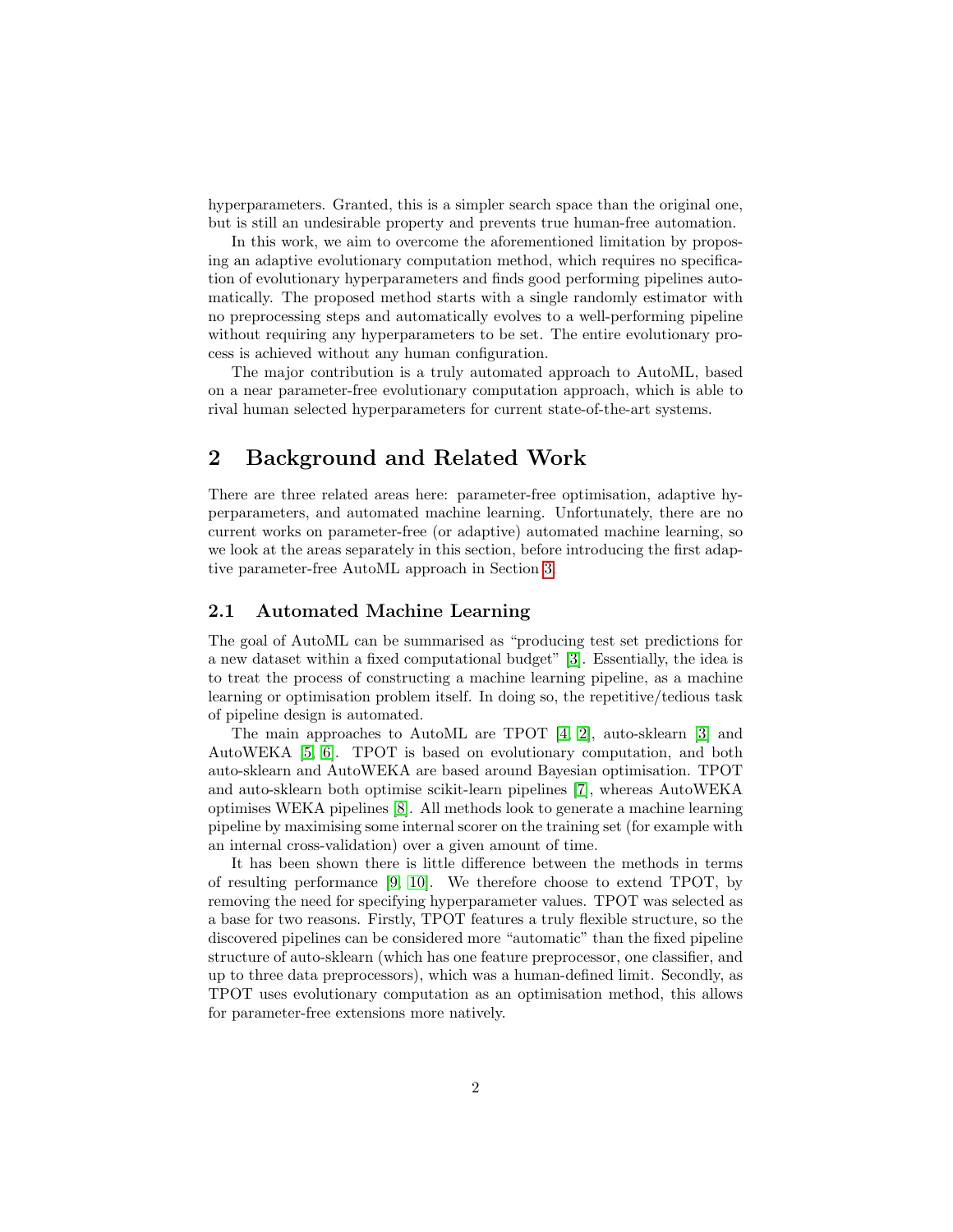Table 1: TPOT default hyperparameters

<span id="page-2-0"></span>

|                                | Default   |
|--------------------------------|-----------|
| Number of generations          | 100       |
| Population size                | 100       |
| Offspring size                 | 100       |
| Mutation rate                  | 0.9       |
| Crossover rate                 | 0.1       |
| Initial tree size              | $1 - 3$   |
| <i>Optimisation metric</i>     | Accuracy  |
| <i>Evaluation strategy</i>     | 5-fold CV |
| Number of CPUs                 | 1         |
| Max running time (total)       | ΝA        |
| Max per model evaluation time. | 5 Minutes |

#### 2.1.1 Hyperparameters

Each AutoML comes with its own range of hyperparameters. Table [1](#page-2-0) summarizes the hyperparameters for TPOT and gives the default values.

There are certain hyperparameters here which we do not automatically optimise, which are shown in *italics* in the table. The reason that these hyperparameters are not optimised is because they are either regarding the availability of computational resources, or purely dependant on the desired outcome (i.e. with the scoring function). As we mention below, [\[11\]](#page-15-6) looks at beginning the automation of such hyperparameters via a meta-learning approach based on similar datasets.

### 2.2 Parameter-Free and Adaptive Evolutionary Computation

The proposed approach is both Adaptive (values change over time), and parameterfree (no need to specify the values).

Adaptive hyperparameters for Evolutionary Computation has seen many practical (and theoretical) works. An overview of such methods is given in [\[12\]](#page-15-7) and [\[13\]](#page-15-8), however, most methods require the specification of additional hyperparameters, e.g., a threshold [\[14\]](#page-15-9) or a step size [\[15\]](#page-15-10). So rather than removing a parameter, they tend to introduce an additional parameter. Most adaptive work falls under this category as it is difficult to adapt a hyperparameter without introducing new ones (as is done here).

The importance of appropriate hyperparameter settings in EC is known [\[16,](#page-16-0) [17\]](#page-16-1), and the idea of parameter-free (or near parameter-free) optimisation has also been explored for EC [\[18,](#page-16-2) [19\]](#page-16-3). However, in the context of AutoML, surprisingly there is very little work on this parameter-free optimisation.

[Feurer and Hutter](#page-15-6) [\[11\]](#page-15-6) look to automate the selection of the evaluation strategy in AutoML based on a meta-learning strategy assuming a tabular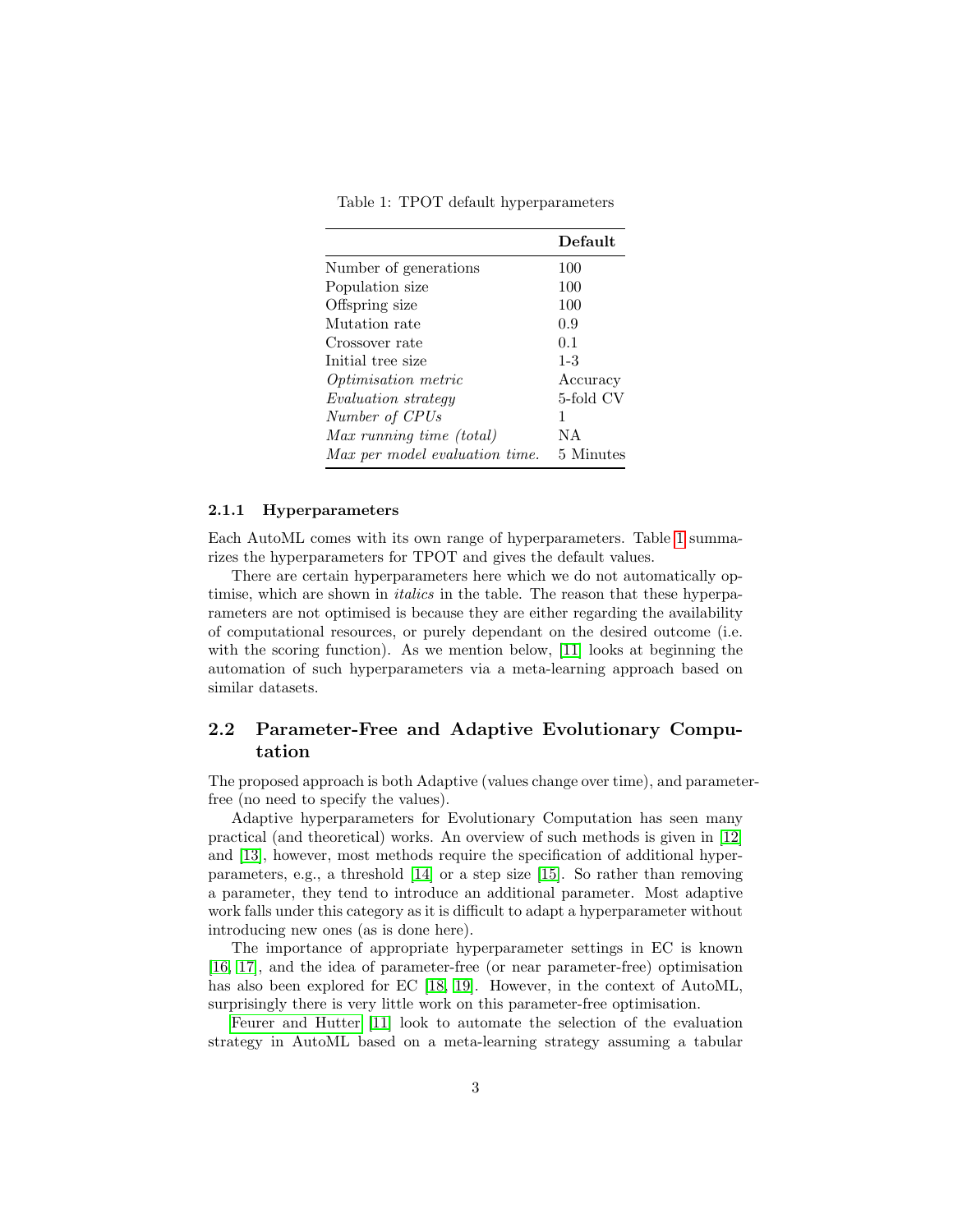result containing results on a target metric for a set of meta-datasets. The possible evaluation strategies considered are: Holdout (67:33 train:test), k-fold Cross-validation  $(k=5)$ , and successive halving (minimum budget=16, maximum budget=256, discard ratio=2). This is only a step towards automation, as the hyper-hyperparameters of the evaluation strategy are not optimised. That is, the train:test split of holdout is not selected, likewise, the number of folds in cross-validation is not automated, and successive halving still needs values for minimum budget, maximum budget and discard ratio to be set. This is looked at specifically in the context of auto-sklearn, although this is applicable to others (such as TPOT). In this sense, the meta-learning approach proposed in [\[11\]](#page-15-6) can be seen as complementary to the method proposed here (as different hyperparameters are optimised).

The goal of this work is to propose a method capable of achieving equivalent results as TPOT without requiring the need for human-defined/manually set evolutionary hyperparameters.

We achieve this by developing an adaptive and parameter-free extension of TPOT.

# <span id="page-3-0"></span>3 Proposed Method

In this section, we develop a new method for AutoML based on TPOT. The key contribution is how the search is performed. All evolutionary hyperparameters are removed and adapted at run time. These are discussed in the following section.

### 3.1 Adaptive Hyperparameters

There are several hyperparameters common to evolutionary computation methods. These define how the optimisation process should behave, and how the search space should be explored. The most common ones are the population size, crossover and mutation rates, and the number of generations. These are explored in more detail in the following sections.

### 3.1.1 Population Size

Population size  $(\mu)$  is an important hyperparameter for EC. A size too small may prevent the search from finding good solutions, and in the extreme case (size of 1) just behaves as hill climbing (i.e. a  $(1 + 1)$ -EA [\[20\]](#page-16-4)). A size too large wastes computation [\[21\]](#page-16-5), which may be better spent on further generations and can, in fact, be harmful in certain situations [\[22\]](#page-16-6), and in the extreme case behaves as random search (if there is only time for a single generation). Somewhere between this "too small" and "too large" size is the ideal size, but of course, this is a complex choice and this depends heavily on the search space in question. Furthermore, this ideal size could change between generations [\[23\]](#page-16-7). If we use the evolutionary reference, we can see population growth occurs in nature and this idea of a fixed number of individuals rarely exists in natural evolution.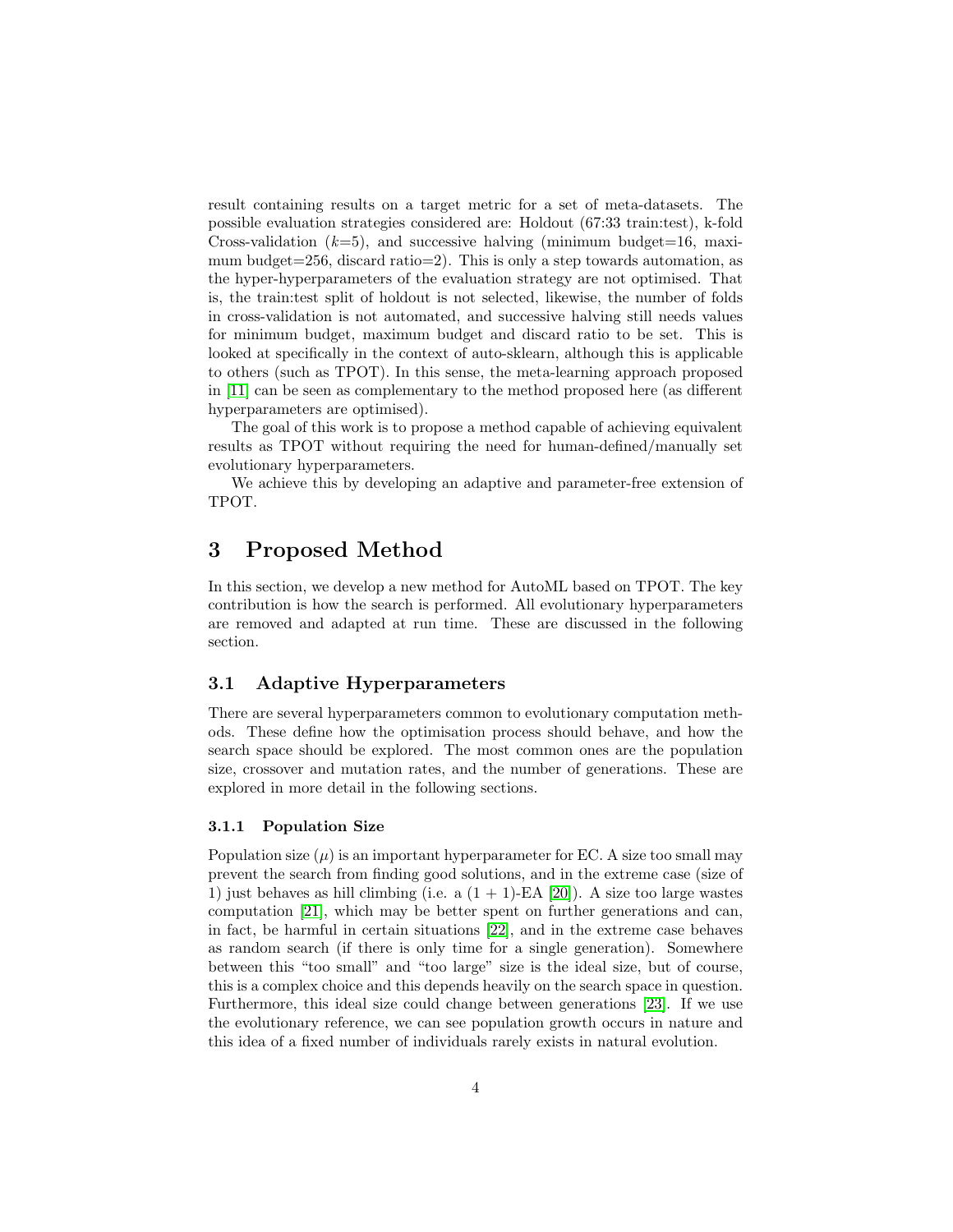Here, we propose an adaptive scheme which follows the Fibonacci sequence [\[24\]](#page-16-8), i.e.,  $0, 1, 1, 2, 3, 5, 8, 13, \ldots$  Of course, we skip the size  $= 0$  case, as this does not make sense for a population size. The Fibonacci sequence was chosen for a variety of reasons. It was important to follow an existing integer sequence, as we are trying to remove the need for manually specifying any hyperparameters without introducing new ones (for example a population growth rate). If we continue with the evolutionary perspective, then the Fibonacci sequence is a good candidate as it can be seen in the population growth of certain animals [\[25\]](#page-16-9), and appears frequently throughout nature [\[26,](#page-16-10) [27\]](#page-16-11). [\[28\]](#page-16-12) refer to the Fibonacci sequence as a "shining star in the vast array of integer sequences". But more importantly, this sequence provides a steady increase in population size at a manageable rate, unlike say doubling each time (i.e. with exponential growth).

Although we do not just want to grow the population size every generation, as we want the smallest population size that allows for adequate improvement. With this in mind, there are three possible cases: increase the population size, decrease the population size or maintain the population size.

- If no progression is made (maximum fitness equal to the previous maximum fitness), the population size is increased to the next number in the sequence.
- If progress is made on both objectives (better score with a lower complexity), the population size is decreased to the previous number in the sequence.
- If only one of the two objectives is improved (i.e. higher score with same or higher complexity, or lower complexity with the same score), the population size is maintained as we are progressing at an "acceptable" rate.

#### 3.1.2 Offspring Size

In this work, we use the  $(\mu + \lambda)$  EA, which is the default method in TPOT. By default,  $\mu = \lambda$ , with both values set to 100, so  $(100 + 100)$ .

The problem of modifying the offspring size is more complex than modifying the population size alone. However, since  $\mu$  is dynamic, the choice of  $\lambda$  is less important than with a fixed  $\mu$ . Most work on the offspring size considers the special case of  $(1 + \lambda)$ , where  $\lambda$  is "increased roughly to the probability of producing an improving offspring" [\[29\]](#page-16-13). [Jansen et al.](#page-16-13) [\[29\]](#page-16-13) also claim that a dynamic size "might lead to a performance similar to that of a  $(1 + \lambda)$  EA with an optimal value of  $\lambda$  without having to determine that optimal value a priori". which is the goal we aim to achieve for all hyperparameters in this work.

In the previous subsection, we increase  $\mu$  based on past performance. We then fix the value of  $\lambda$  to be the difference between the current number  $fib(i)$ and the next number  $fib(i+1)$  in the Fibonacci sequence,  $\lambda = fib(i+1)-fib(i)$ . For example, if we have a population size of  $\mu = 144$ , the offspring size would  $\lambda = 89$ . Since  $\mu$  is dynamic (unlike the theoretical cases of  $\mu = 1$ ), there is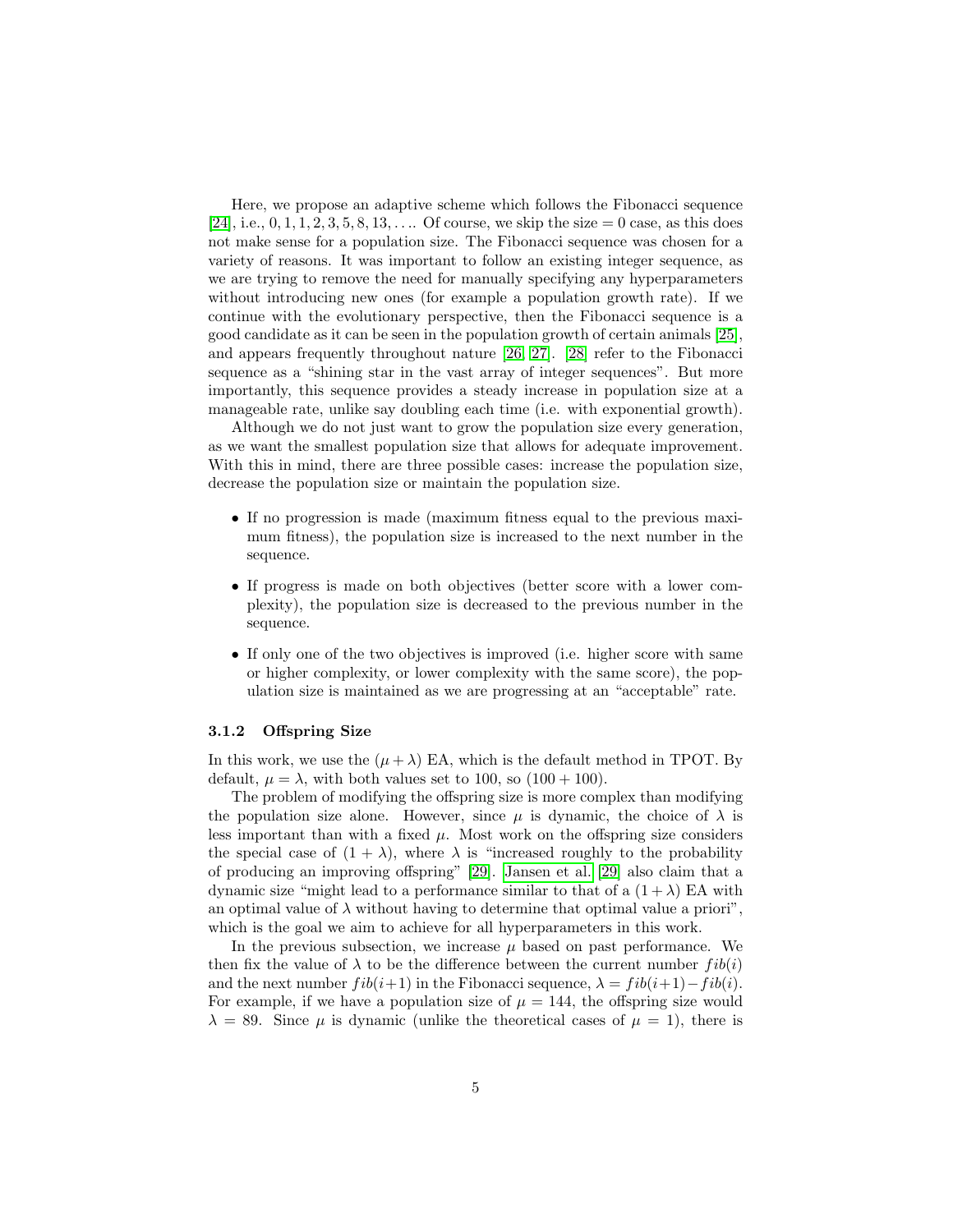little extra knowledge we can use for specifying  $\lambda$ , which is why we reuse the knowledge from selecting  $\mu$ .

If  $\mu_{gen+1} > \mu_{gen}$ , the result will be that all the offspring are used (i.e. no selection performed). If  $\mu_{gen+1} \leq \mu_{gen}$ , then only the best  $\mu_{gen+1}$  will be selected from  $\mu + \lambda$ . In all cases,  $\lambda$  is positive so a generation will always produce offspring.

#### 3.1.3 Crossover, Mutation, and Reproduction

In many EC methods, the sum of the crossover, mutation and elitism rates should be 1. However, in this case, since we are using the  $\mu + \lambda$  algorithm, the elitism is implicit. The best  $\mu$  individuals will be kept from  $\mu + \lambda$ , so top performers are never lost.

We are left with the crossover and mutation rates, which should sum to 1.

Of course, the rates need to begin somewhere. Since our first population size is 1, the mutation rate begins at 1 and the crossover at 0. The reason for this is we can not perform crossover with a single individual, so this is the only option.

For subsequent generations, the rates become adaptive. We do not introduce any new hyperparameters (as this would defeat the parameter-free idea) such as a decay rate, or the number of generations without improvement, instead, we base the rates purely on statistics about the population.

Mutation randomly changes an individual in an effort to promote diversity. Therefore, in populations with low diversity, mutation should be performed frequently (as crossing over two structurally similar). As a "naive" measure of diversity, we use the standard deviation  $\sigma$  of the population's fitness. Since this is multiobjective (maximise performance and minimise complexity), we only use the 'performance' measure here and not both objectives, in this case,  $F_1$ -score when discussing fitness. This is a fast and approximate measure of diversity, but we call this naive as it is not necessarily a measure of behavioural or structural diversity. In future work, we would like to explore the idea of semantically, rather than just "fitness" diversity.

With  $\sigma$  as a "diversity" measure (although strictly this is just a fitness diversity measure), we use this to set the mutation rate. A high  $\sigma$  indicates high (fitness) diversity, so a lower mutation rate can be used. Likewise, a low  $\sigma$ indicates similar performance, so a higher mutation rate should be used. The equation for dynamically setting the mutation rates is given in Eq. [\(1\)](#page-6-0), where  $\sigma_{gen}$  represents the standard deviation of the population's fitness in generation gen.

The maximum value for  $\sigma$  is 0.5, since the objective is bound between [0, 1]. To standardise this, and ensure the mutation rate can be set to a value above 0.5, we scale  $\sigma$  by the maximum observed standard deviation from all previous generations. We scale by the maximum observed standard deviation rather than the maximum theoretical standard deviation (of 0.5) for two reasons. Firstly, the mutation should be based on the current problem, in certain tasks there may naturally be a very small variation in results (i.e. simplistic problems where all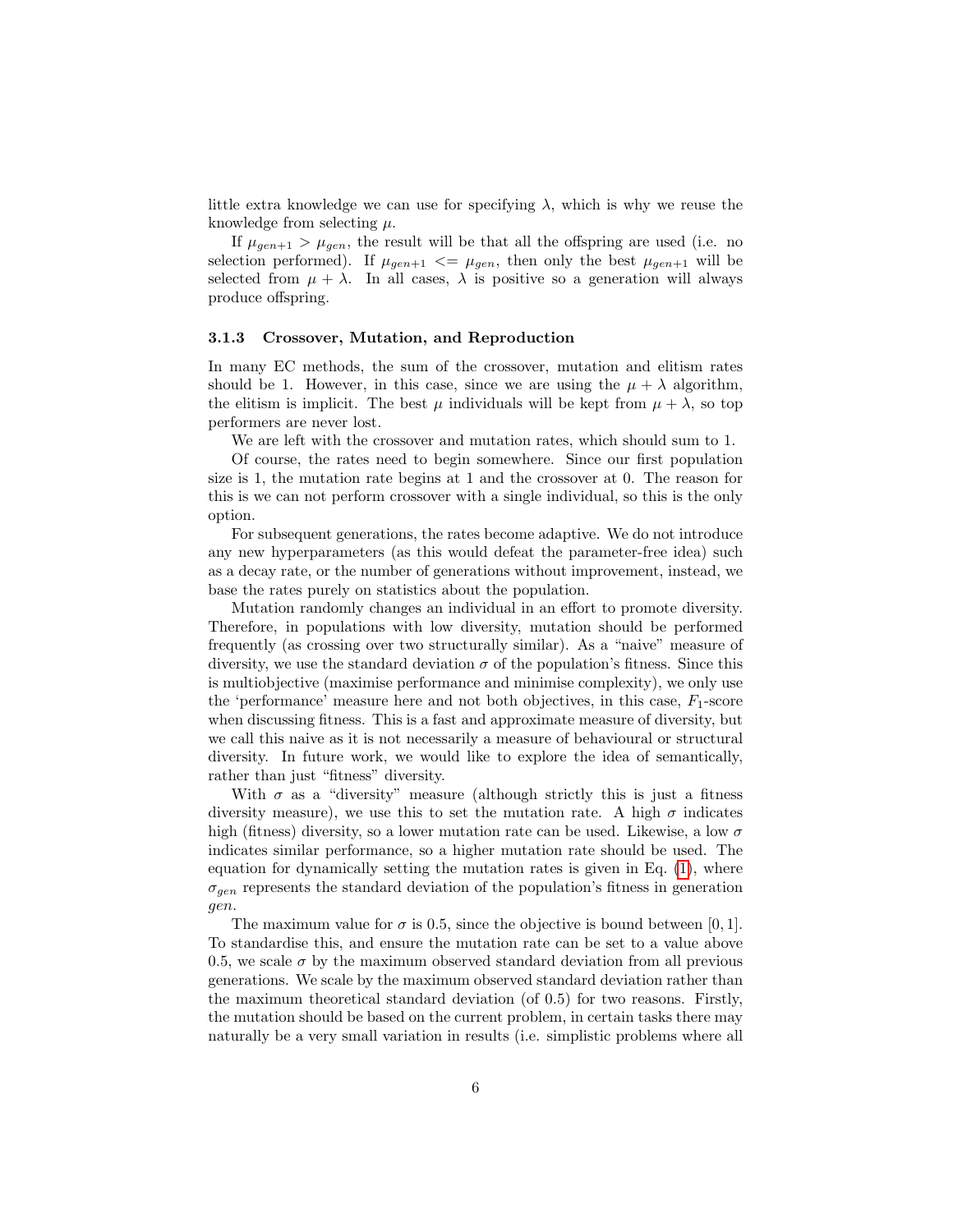methods perform well, or problems with local optima where many methods can hit but not surpass), and crossover would never be trialled. Instead, if the mutation is relative to previous observations (rather than the theoretical maximum variation), crossover can occur if comparatively this generation seems diverse. Secondly, this is more general in the sense that it will work for unbounded objective measures with no theoretical maximum.

<span id="page-6-0"></span>
$$
mutation_{gen} = 1 - \frac{\sigma_{gen}}{max\{\sigma_g : g = 1 \dots gen\}} \tag{1}
$$

As the rates should sum to 1, the crossover rate becomes the remainder  $(1-mutation)$ . In this sense it is not possible to vary one without adjusting the other, so attempting to adjust both would be redundant.

### 3.1.4 Maximum Generations

With an adaptive population size, the need for a certain number of generations becomes less important/meaningful. Therefore, this can be easily removed, and instead, we just replaced with a running time (in minutes). An alternative would be a certain number of evaluations (i.e. 10,000 models), but a maximum running time seems more user-friendly due to the large variation in the cost of evaluation for different models. For this reason, we remove the number of generations and replace with a maximum number of minutes to allow for optimisation. Of course, this running time can be considered a parameter, but the running time tends to be an easy choice based on computational resources.

#### 3.1.5 Additional Hyperparameters

There are also some additional hyperparameters which we remove. These are "internal" hyperparameters, not user-specified in TPOT, but nevertheless the removal is another step towards the goal of full automation.

The first is the size of the initial pipelines, which is set by default to be between 1 and 3 nodes. This is instead replaced by stumps, so pipelines begin as a single node (a classifier).

Second is related to the genetic operators (crossover and mutation). By default, these are tried up to 50 times to generate a unique offspring. This is replaced by a "diversity" preserving crossover and mutation, which considers only unexplored offspring directly (i.e. those not in the existing cache). As a result, the possible mutation operators can be seen as dynamic and will be disabled for particular individuals if they cannot result in a novel individual.

### 3.1.6 Manual Hyperparameters

Currently, there are hyperparameters which still exist around computational power and scoring. For example, what metric should we use to measure performance? Accuracy,  $F_1$ -score, or a weighted accuracy with class importances? We did not look to remove this, as this is entirely dependent on the problem, and users desire. For example, we may have a binary problem where class 1 is far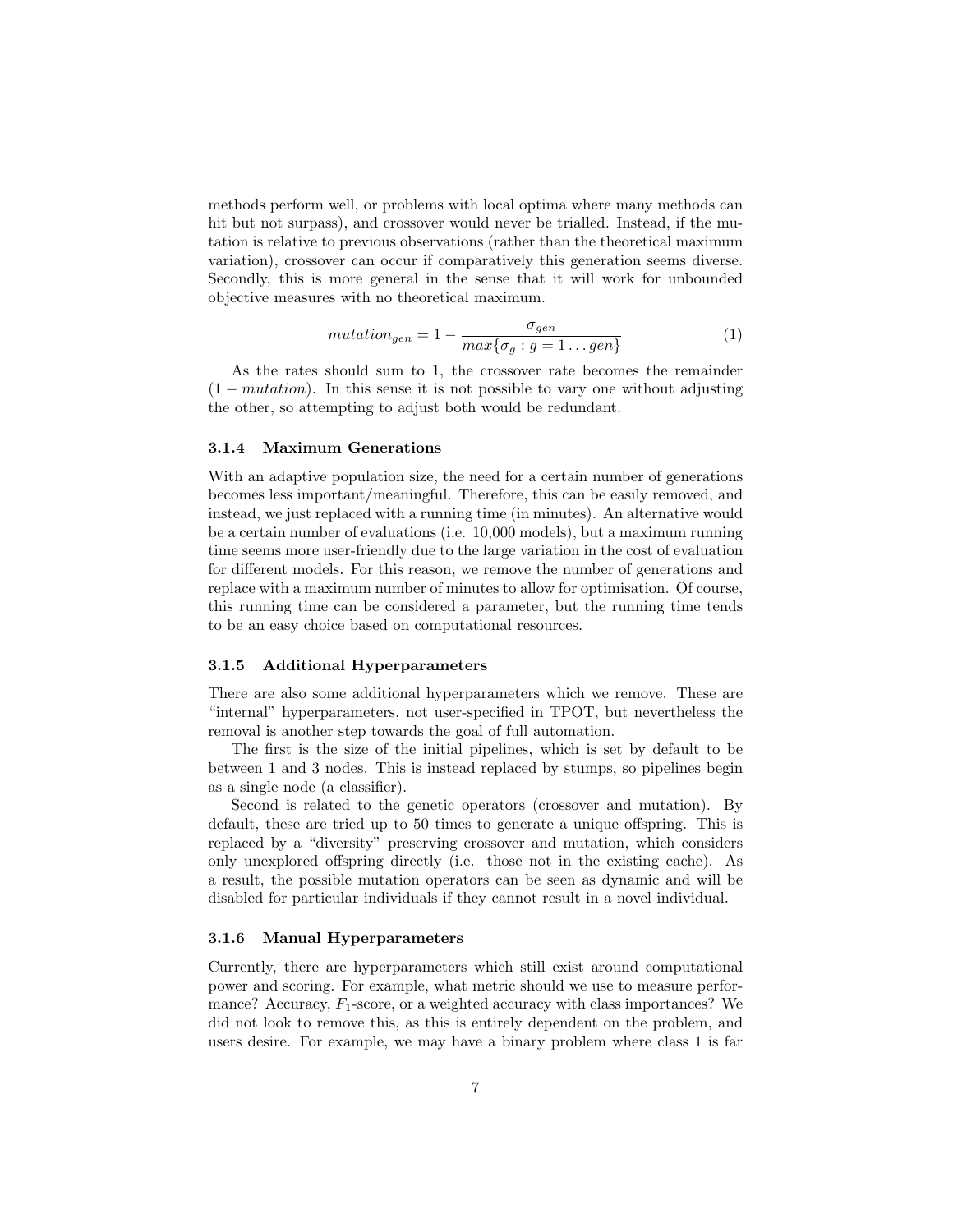more important to predict than class 2 (say cancer diagnosis), but this can not be inferred from the data. Likewise, other settings such as max computational time, and number of CPUs to use remains as a user-specified parameter, as this depends on the computational resources available. Future work could look at predicting the performance based on the resources given, based on meta-learning on similar datasets (i.e. treat the selection as a regression problem), but this would be a very broad approximation and not something we attempted in this work.

# 3.2 Algorithm

While the representation of pipelines (trees) and original search space maintains the same as TPOT (overview given in Section [2](#page-1-0) and full description in [\[2\]](#page-14-1)), the key development is how this search space is explored.

Rather than hyperparameters being fixed and specified a priori, they are adapted at run time by the algorithm given in Algorithm [1.](#page-7-0)

<span id="page-7-0"></span>

| <b>Algorithm 1:</b> Pseudo Code for adaptive evolution              |  |  |  |  |  |  |
|---------------------------------------------------------------------|--|--|--|--|--|--|
| $\det$ adaptive Ea(run_time: int):                                  |  |  |  |  |  |  |
| population_size $= 1$ ;                                             |  |  |  |  |  |  |
| $population = [random_stump()];$                                    |  |  |  |  |  |  |
| evaluate(population);                                               |  |  |  |  |  |  |
| while $time < run_time$ do                                          |  |  |  |  |  |  |
| offspring_size = preceding_fibonacci(population_size);              |  |  |  |  |  |  |
| offspring $=$ apply genetic operations (population, offspring size, |  |  |  |  |  |  |
| mutation_rate);                                                     |  |  |  |  |  |  |
| evaluate(offspring);                                                |  |  |  |  |  |  |
| if <i>improved</i> both objectives then                             |  |  |  |  |  |  |
| $population\_size = preceding\_fibonacci(population\_size);$        |  |  |  |  |  |  |
| end                                                                 |  |  |  |  |  |  |
| else if <i>improved</i> one objective then                          |  |  |  |  |  |  |
| $population_size = population_size;$                                |  |  |  |  |  |  |
| end                                                                 |  |  |  |  |  |  |
| else                                                                |  |  |  |  |  |  |
| $population\_size = proceeding\_fibonacci(population\_size);$       |  |  |  |  |  |  |
| mutation_rate = $1 - (fitness\_std / max\_std);$                    |  |  |  |  |  |  |
| end                                                                 |  |  |  |  |  |  |
| $NSGA_{II}(population + offspring, population\_size);$              |  |  |  |  |  |  |
| end                                                                 |  |  |  |  |  |  |
| return population;                                                  |  |  |  |  |  |  |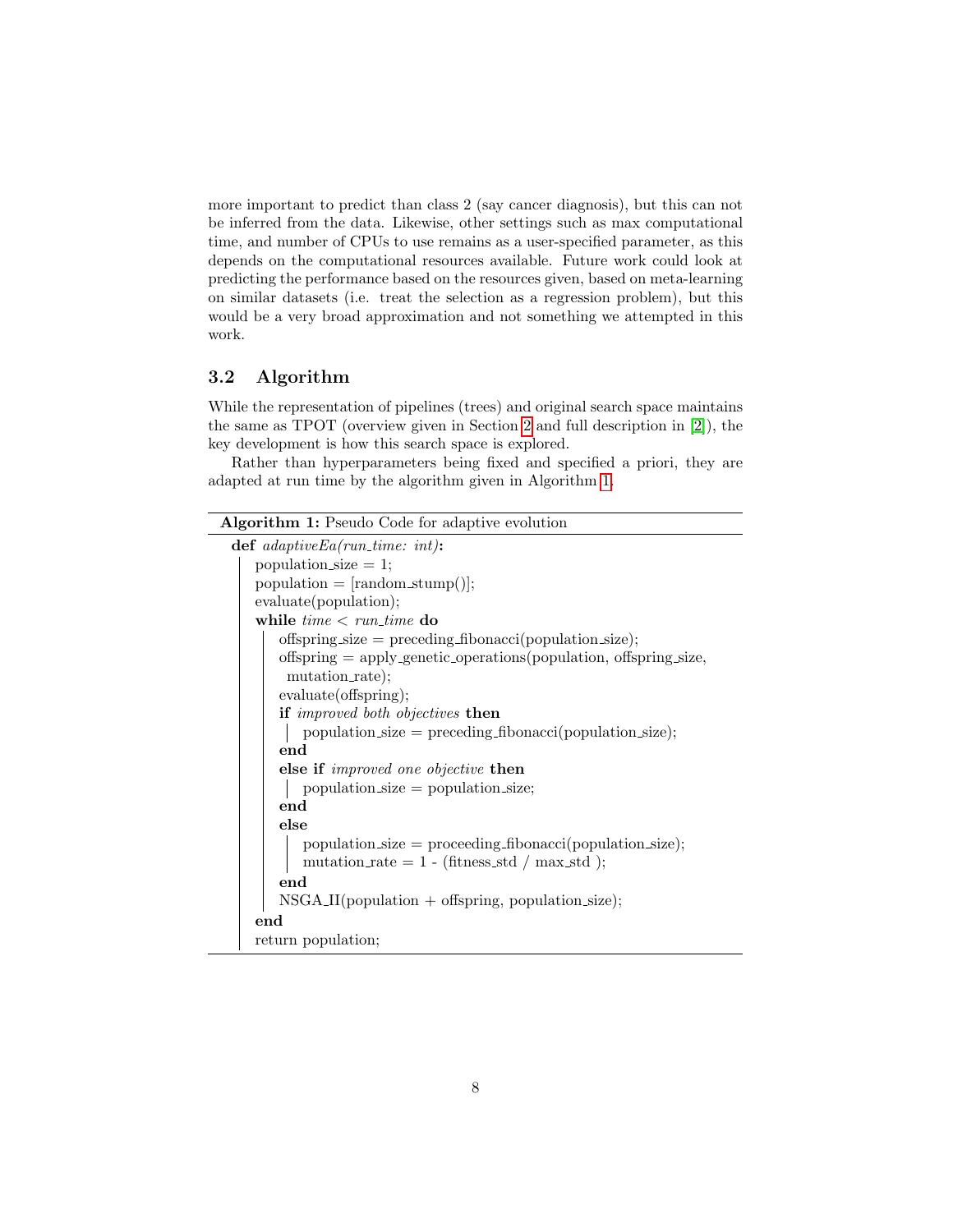### <span id="page-8-0"></span>4 Results

### 4.1 Comparisons

While it would be ideal to perform a grid search to find ideal evolutionary hyperparameters for each dataset for comparison, this is computationally infeasible. Instead, we compare to the default values (as this is what will be most commonly used), which we assume are already the result of large scale exploration of such values.

The default values for TPOT are given in Table [1.](#page-2-0) The default values from TPOT are initially surprising to someone familiar with GP, which helps reaffirm that the setting of such values can be difficult. As not only are you required to know how EC methods work and how these values affect the search space, but you must also know about the search space of machine learning pipelines (huge and plagued by local optima).

For the proposed method, this does not require specifying the hyperparameters. The method was outlined in detail in Section [3.](#page-3-0)

Both methods were capped at a 1-hour run-time due to computational restrictions.

### 4.2 Datasets

The datasets proposed in [\[9\]](#page-15-4) as "An Open Source AutoML Benchmark" were used for comparison here. In total there are 39 datasets proposed for the benchmark, however, 9 of these did not generate results within the allowed computational budget, so were excluded from the results. The datasets were chosen by [Gijsbers et al.](#page-15-4) to be of sufficient difficulty, be representative of real-world problems, and have a large diversity of domains.

### 4.3 Statistical Tests

To compare the methods we generate an average (mean) performing using 10 fold cross-validation (given in Table [2\)](#page-10-0). General significance testing is performed using a Wilcoxon signed-rank test. We call this general significance testing as comparisons are made across datasets (rather than across individual runs on each dataset). Specifically, this type of significance testing avoids the often inflated Type-1 errors associated with repeatedly performing significance tests across many datasets (as is more commonly seen, but we believe is problematic and according to [\[30\]](#page-17-0) should not be used).  $\alpha = 0.05$  is used for reporting significance, with the p-values also given in Table [2.](#page-10-0) This follows the suggestions in both [\[30,](#page-17-0) [31\]](#page-17-1) for fair classifier comparison, in an effort to remedy the "multiple comparisons problem" which often arises in statistical comparisons [\[32\]](#page-17-2) (particularly in cases such as this with a large number of datasets, meaning a large number of comparisons being performed). Another benefit this approach has over the more typically seen multiple comparisons, is it allows us to draw more general conclusions about the performance of the methods.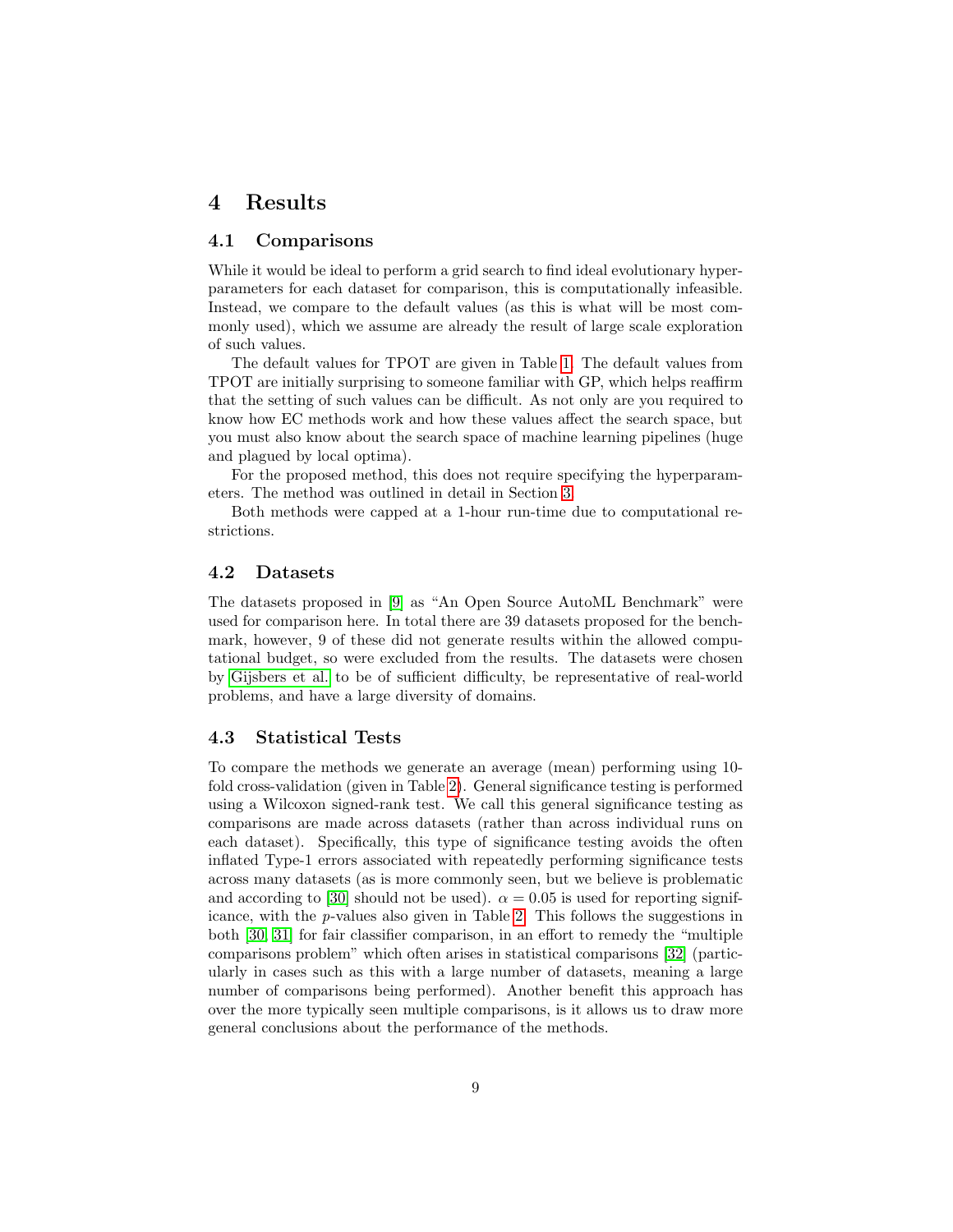We report the average  $F_1$ -score, average resulting complexity, and also since the method is multiobjective, we compute the average hypervolume [\[33\]](#page-17-3) as well for comparing the frontiers. The reference point used in all cases was (0,10), meaning a  $F_1$ -score of zero and a complexity of 10 (this is the approximate nadir point, i.e. the worst value of each objective in the Pareto optimal set [\[34\]](#page-17-4)). A complexity of 10 was chosen as no individuals in any frontiers had a complexity  $\geq 10$ , so even though complexity is not bounded to be  $\lt 10$ , this was a fair choice.  $F_1$ -score was chosen over accuracy as we cannot assume an equal distribution of class instances across the datasets.

### 4.4 Discussion

The average results and significance testing is presented in Table [2.](#page-10-0) We can see there is no statistically significant difference between the proposed automated method and the human-expert configured baseline, therefore, in general, we can conclude that the proposed method is able to achieve equivalent performance to the human selected baseline.

When considering individual runs, we can see the results tend to be very similar. In rare cases, there are large differences, but these go both ways and appear to cancel out (i.e. one method is never always better than the other), confirmed with the general significance testing. An example can be seen with the segment dataset where the baseline gets 94 and the proposed gets 84, but then on the covertype dataset the baseline gets 67 and the proposed gets 87.

#### 4.4.1 Frontiers

We visualise the frontiers for comparison in Fig. [1.](#page-11-0) Since the results are averaged over several runs to produce a reliable result, the frontiers visualised are themselves averaged for a result.

As each run may result in a different size frontier (for example a different number of complexities), we can not just do a pairwise average of the frontier for each method on each dataset. Instead, for visualisation, we compute the average resulting score for each complexity and then remove points that were dominated from this set to produce a non-dominated front. This was only done for visualisation sake, and not for the significance testing above.

When viewing the frontiers, there is no clear winner between the methods (again confirmed with the statistical testing done above on the resulting hypervolumes). No drastic overfitting occurs with either of the methods (no large difference between training and test performance).

# 5 Further Analysis

To get a further understanding of how the method works, we analyse each of the adaptive hyperparameters.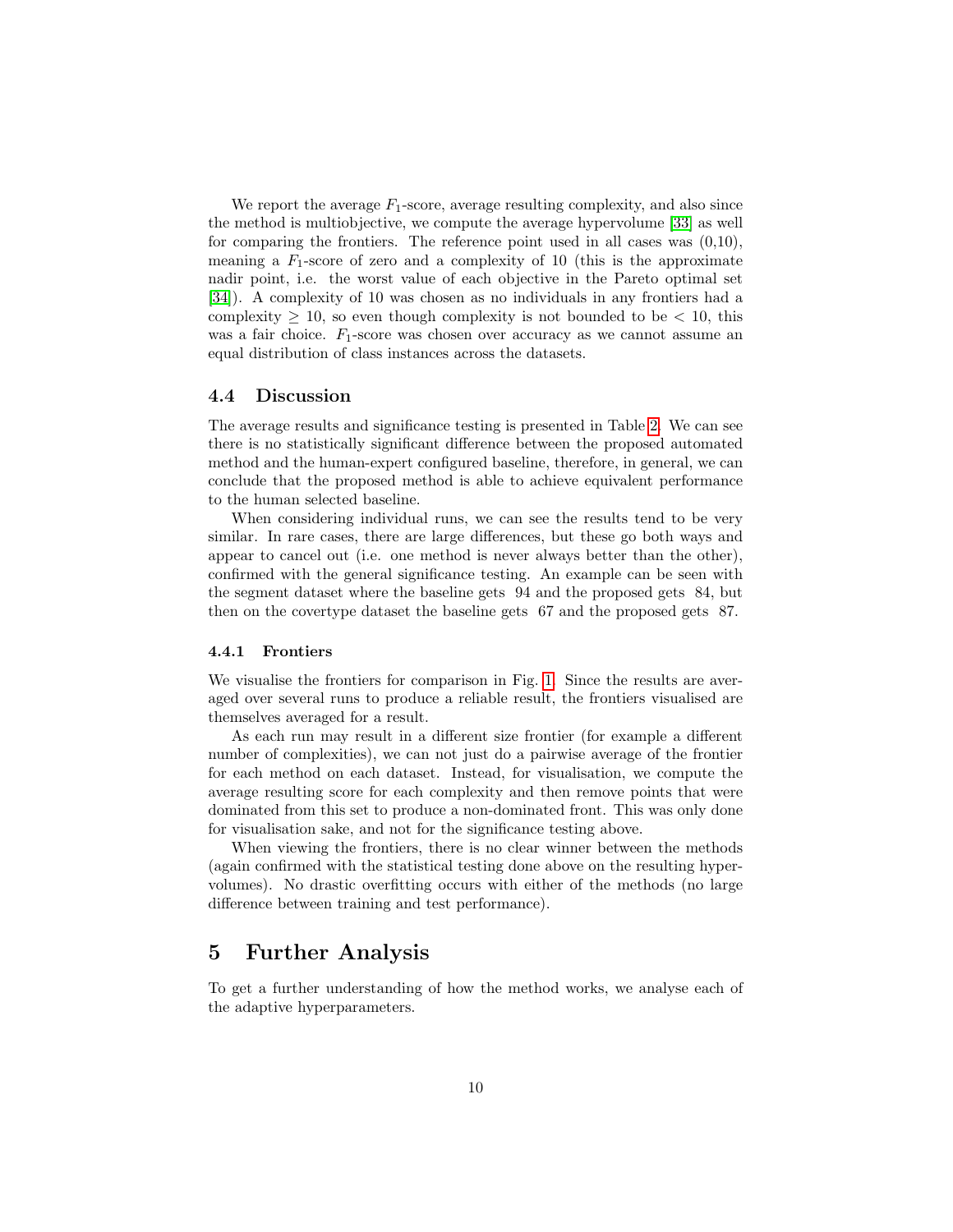<span id="page-10-0"></span>Table 2: Average results. The proposed method comes under the Automatic column, and TPOT with the default (human specified) hyperparameter values comes under the Human column.  $F_1$ -score should be maximised (higher the better), with an optimal value of 100 (scaled from  $0 \dots 1$  to  $0 \dots 100$  for readability). The complexity should be minimised (lower the better), with an optimal value of 1. The hypervolume should also be maximised (higher the better). p-values are presented in the final row.

|                    | $F_1$ -Score |           | Complexity |           | Hypervolume |           |
|--------------------|--------------|-----------|------------|-----------|-------------|-----------|
|                    | Human        | Automatic | Human      | Automatic | Human       | Automatic |
| adult              | 87.10        | 86.99     | 2.00       | 2.00      | 7.84        | 7.83      |
| airlines           | 63.54        | 57.80     | 1.00       | 2.40      | 5.72        | 5.20      |
| anneal             | 99.62        | 93.86     | 1.70       | 1.50      | 8.97        | 8.46      |
| australian         | 87.52        | 87.81     | 4.70       | 2.90      | 7.97        | 7.89      |
| bank               | 85.94        | 86.06     | 2.00       | 2.20      | 7.76        | 7.77      |
| blood              | 75.92        | 75.07     | 3.30       | 2.20      | 6.93        | 6.76      |
| car                | 96.52        | 91.93     | 4.50       | 1.90      | 8.86        | 8.30      |
| christine          | 73.93        | 69.99     | 1.00       | $1.30\,$  | 6.65        | 6.29      |
| $_{\rm{cnae-9}}$   | 96.30        | 95.75     | 1.80       | 2.30      | 8.69        | 8.63      |
| covertype          | 67.51        | 87.24     | 1.43       | $1.00\,$  | 6.68        | 7.85      |
| credit-g           | 72.79        | 75.11     | 3.10       | 2.20      | 6.72        | 6.92      |
| dilbert            | 96.84        | 59.62     | 1.10       | 3.00      | 8.72        | 5.34      |
| dionis             | 21.02        | 20.84     | 1.00       | $1.00\,$  | 1.89        | 1.88      |
| fabert             | 69.77        | 68.41     | 1.89       | 1.43      | 6.29        | 6.18      |
| fashion            | 56.45        | 58.36     | 1.00       | 3.00      | 5.08        | 5.23      |
| guillermo          | 66.47        | 75.80     | 1.00       | 1.00      | 5.98        | 6.82      |
| helena             | 25.48        | 21.26     | 1.43       | 1.00      | 2.27        | 1.91      |
| higgs              | 72.22        | 71.36     | 1.00       | 1.22      | 6.50        | 6.42      |
| $house_16H$        | 5.56         | 4.43      | 1.83       | 1.00      | 0.50        | 0.40      |
| jannis             | 70.27        | 69.84     | 1.40       | 1.90      | 6.31        | 6.26      |
| jasmine            | 81.07        | 81.72     | 1.75       | 3.70      | 7.33        | 7.41      |
| jungle             | 82.65        | 84.11     | 1.70       | 1.50      | 7.63        | 7.59      |
| kcl                | 82.48        | 82.74     | 2.90       | 1.50      | 7.47        | 7.51      |
| $kr$ -v $s$ - $kp$ | 99.34        | 99.47     | 2.80       | 3.00      | 8.96        | 8.96      |
| mfeat              | 97.70        | 97.15     | 1.60       | 1.60      | 8.80        | 8.74      |
| miniboone          | 93.33        | 93.76     | 1.10       | 1.90      | 8.40        | 8.44      |
| nomao              | 97.03        | 96.81     | 1.12       | 2.20      | 8.73        | 8.72      |
| numerai            | 51.90        | 51.66     | 1.50       | 1.00      | 4.67        | 4.65      |
| phoneme            | 91.29        | 90.00     | 2.90       | $2.30\,$  | 8.23        | 8.17      |
| riccardo           | 77.63        | 98.79     | 1.56       | 1.00      | 6.96        | 8.89      |
| robert             | 41.34        | 36.43     | 2.00       | $1.50\,$  | 3.67        | 3.28      |
| segment            | 93.97        | 84.41     | 2.60       | 2.10      | 8.52        | 7.61      |
| sylvine            | 95.88        | 95.84     | 2.90       | 3.60      | 8.62        | 8.64      |
| volkert            | 63.72        | 54.56     | 1.00       | 1.10      | 5.73        | 4.91      |
| Significant        | $p=0.1218$   |           | $p=0.7187$ |           | $p=0.0502$  |           |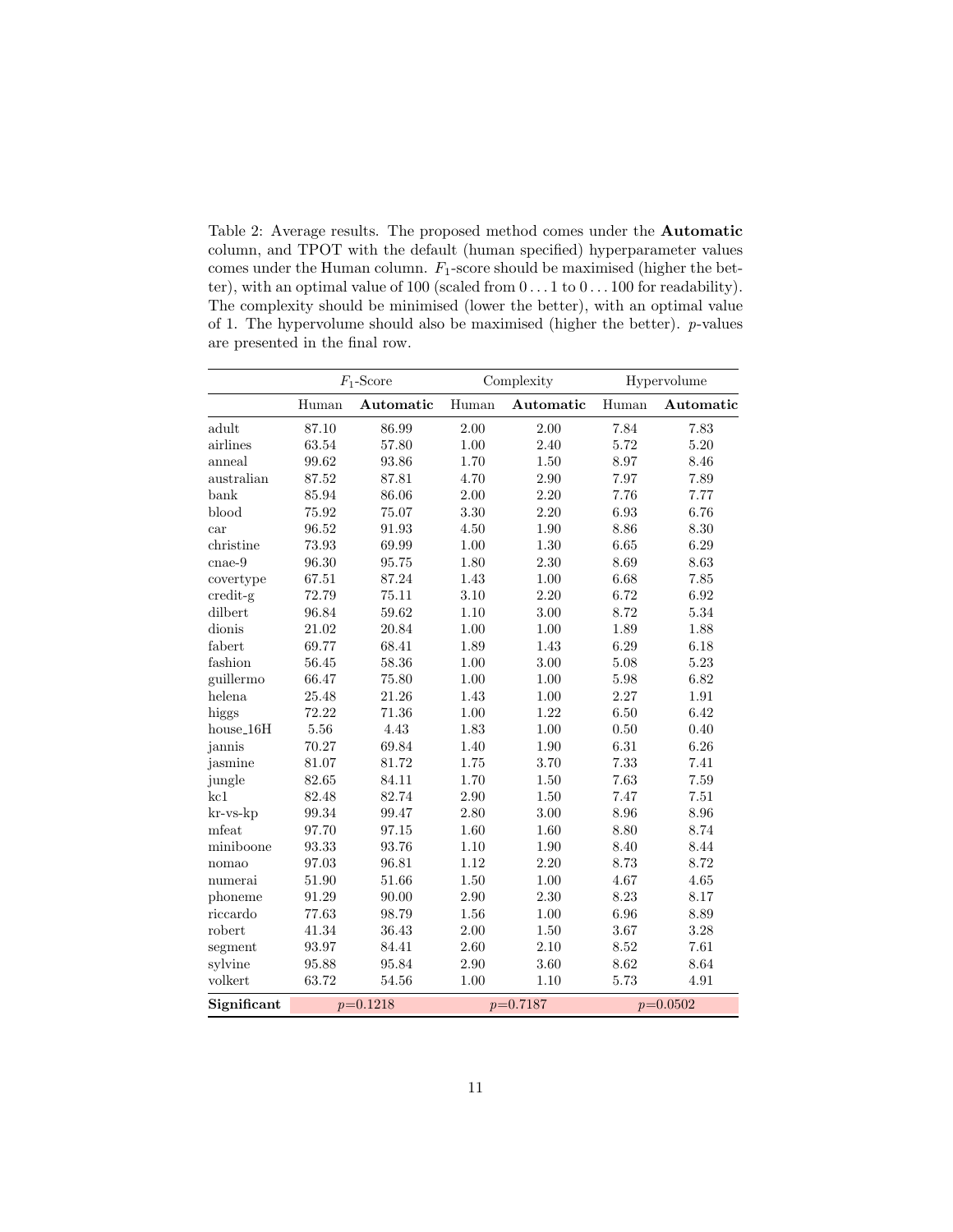<span id="page-11-0"></span>

Figure 1: Average frontiers. The proposed method is in purple, and the comparison method TPOT is in orange. The training frontier is given as dashed lines, and the true testing frontier given as a solid line. The training points in the frontier are indicated with a '.', and the testing points indicated with a '\*'. The ideal position is the bottom right (i.e. a score of 100 on the x-axis, and a complexity of 1 on the y-axis)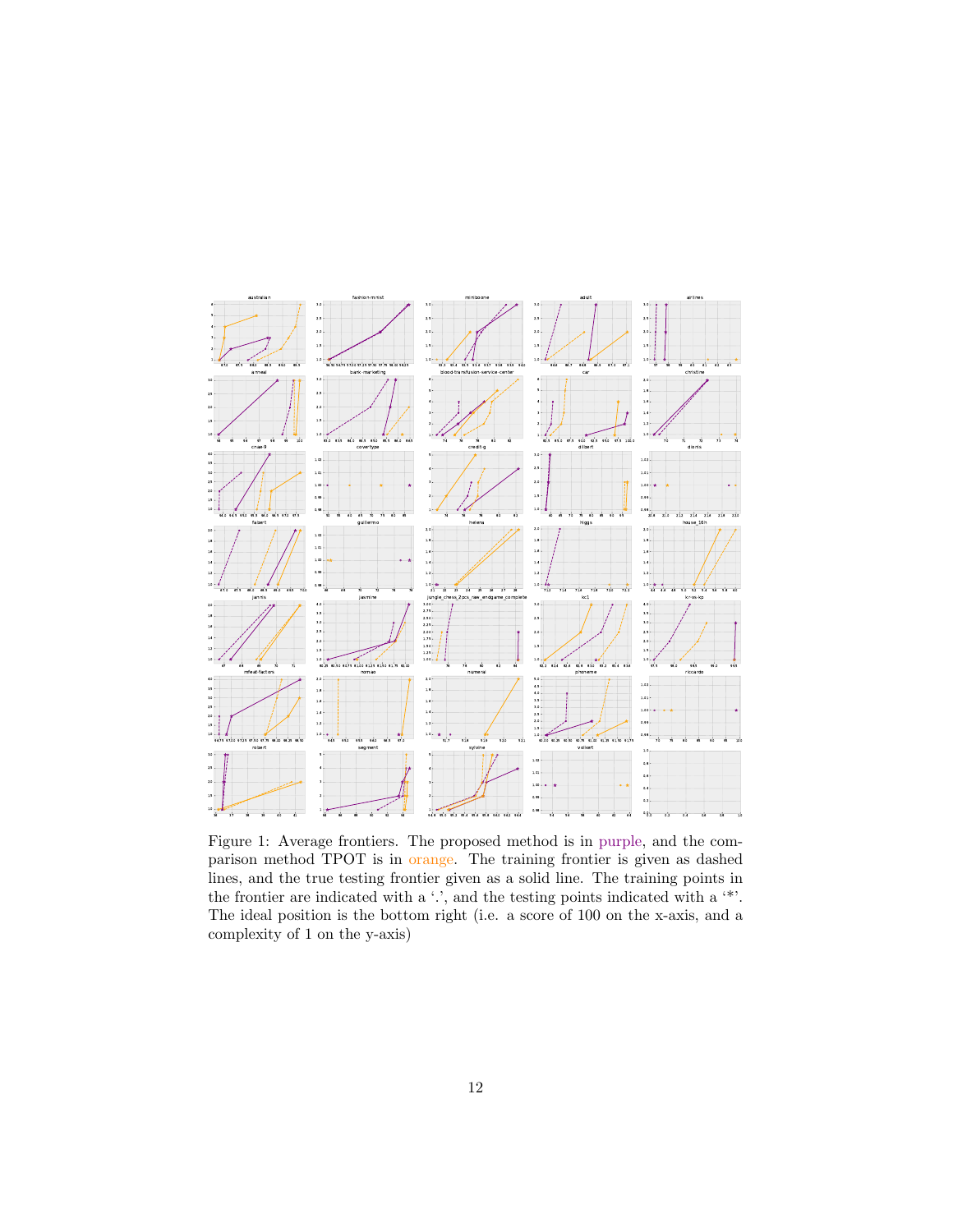<span id="page-12-0"></span>

(b) Population size.

Figure 2: Adaptive hyperparameter (y) over generations (x). Each grey line indicates the result from a single run. The dotted orange line indicates the default (expert chosen) value in TPOT. The dotted purple line shows the average rate for the adaptive method.

### 5.1 Adaptive Hyperparameters

#### 5.1.1 Mutation

The adaptive mutation rates are shown in Fig. [2a.](#page-12-0) Only 5 datasets are chosen for comparison due to space restrictions, however, these are generally representative of the behaviours.

The mutation rates start at 1 since the population size begins at 1 and crossover cannot be applied. We see a large variation in the mutation rates, both across generations for a dataset and between datasets. This indicates the adaptations are serving their purpose, as the values are different throughout time and between datasets, indicating no one universal optimal value.

There are no clear trends in how the mutation behaves between datasets, showing the rates are very much problem dependant. One commonly believed/argued point is that mutation should decrease over time, meaning we start with a high mutation (and high exploration) and over time we begin to focus more on exploitation, although it is worth mentioning with genetic programming it is difficult to decide whether an operation is promoting exploration or exploitation since both crossover and mutation can be argued either way. This appears to be roughly what happens on the jasmine dataset (with high fluctuations but mutation rate trending downward), whereas on the cnae-9 and numerai datasets we see the opposite trend. On blood, cnae-9, and numerai the rate starts high, drops quite drastically (indicating a diverse population was generated), then begins an upward trend. On the sylvine dataset, there is no clear trend at all. Changes appear to occur between the extremes, going from near zero to near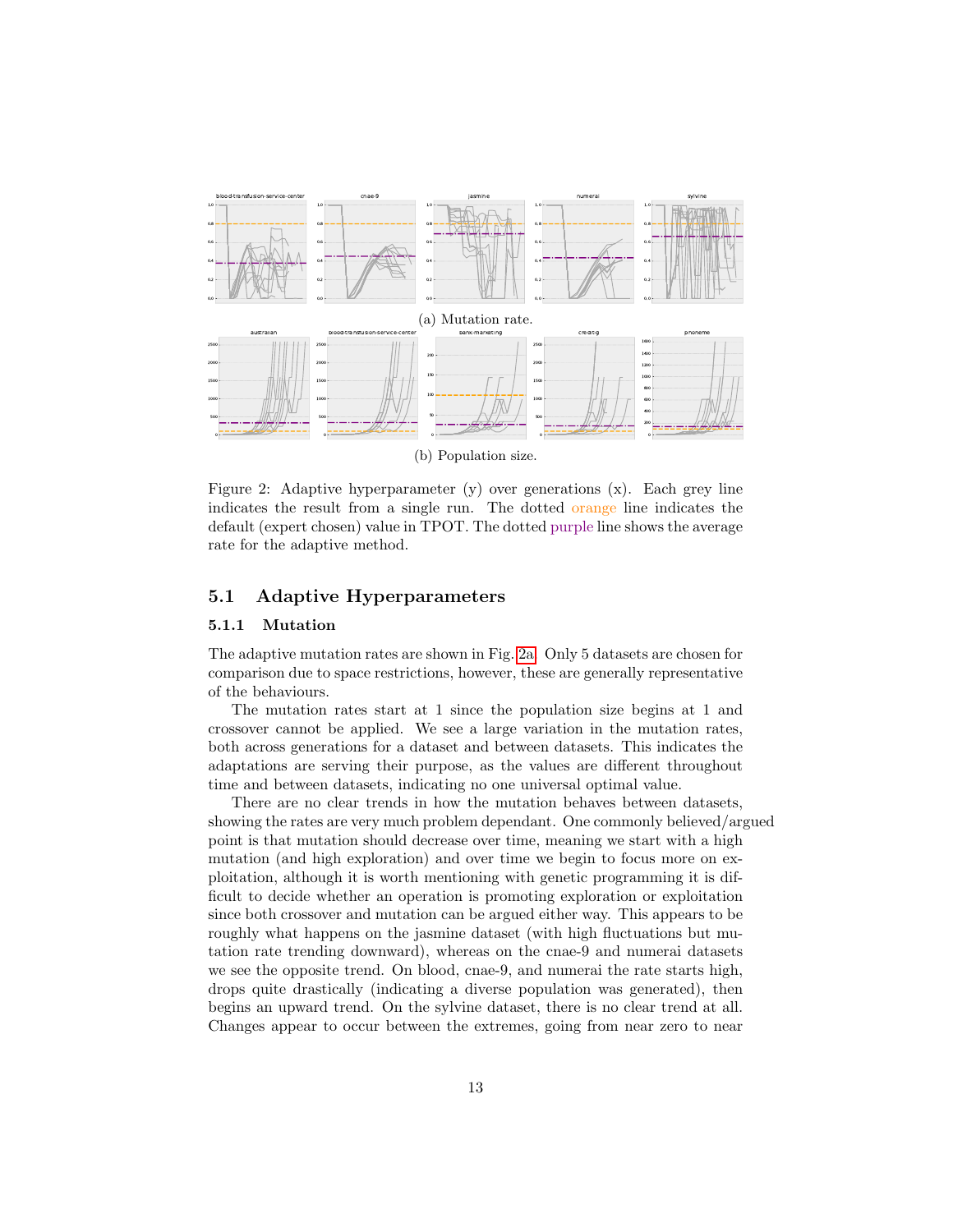one, indicating each time after a population with poor diversity, a highly diverse population was then generated.

Reassuringly, across individual runs for a given dataset, we see similar patterns in how the mutation rate changes. For example, the cnae-9 dataset shows this clearly. This is a desirable property as with slight variations in the training data (i.e. a new fold in 10-fold CV), the evolutionary process shouldn't be drastically different since we are trying to optimise for some true population and not just the training data. This is confirmed in the results (Section [4\)](#page-8-0), which show we do not overfit to the training data, which is very important with such adaptive methods.

The average mutation rate (indicated by the dashed purple line in Fig. [2a\)](#page-12-0) is generally lower than the default human chosen TPOT rate, which is a relatively high rate of 0.9. We still find the average mutation rate to be much higher than typical values for GP, perhaps due to the very large search space which is also plagued with local optima, meaning high levels of exploration is desirable.

#### 5.1.2 Population Size

The growth of the population size is visualised in Fig. [2b.](#page-12-0) Again, only 5 datasets are used for visualisation purposes.

Unlike the mutation rates, the population path is much more well behaved. This is not by chance, but instead because the Fibonacci sequence is followed – which explains the curves seen. We can see that the population size is very rarely stagnant, and does not just increase monotonically. Often the size will be maintained or drop. However, it does appear relatively uncommon to decrease for sustained periods (indicating difficulty in optimisation, requiring a larger population size).

Interestingly, we can observe the average population size (purple dotted line in Fig. [2b\)](#page-12-0) is often very close to the default setting of the expert method of 100 individuals (orange dotted line). However, this may just be a factor of the allowable running time, as the common trend between datasets seems to be for the population to grow as the evolution progresses.

Again, for an individual dataset, the individual runs (dark grey lines), all appear to behave similarly to each other. This shows robustness in the adaptations, which is a desirable trait. Between datasets, the population size trends upwards (as it becomes harder and harder to make progress), but the graphs may be somewhat deceiving at first glance since between datasets we can see the y-axis can operate on different scales. For example, bank-marketing gets to a peak of around 200, whereas blood-transfusion is around 2500. This is a factor of the size of the datasets, where blood-transfusion has 45000 instances and 17 features, whereas the bank-marketing has 750 instances and 5 features. Again, this is a beneficial trait as it shows robustness to various dimensionalities and number of training instances.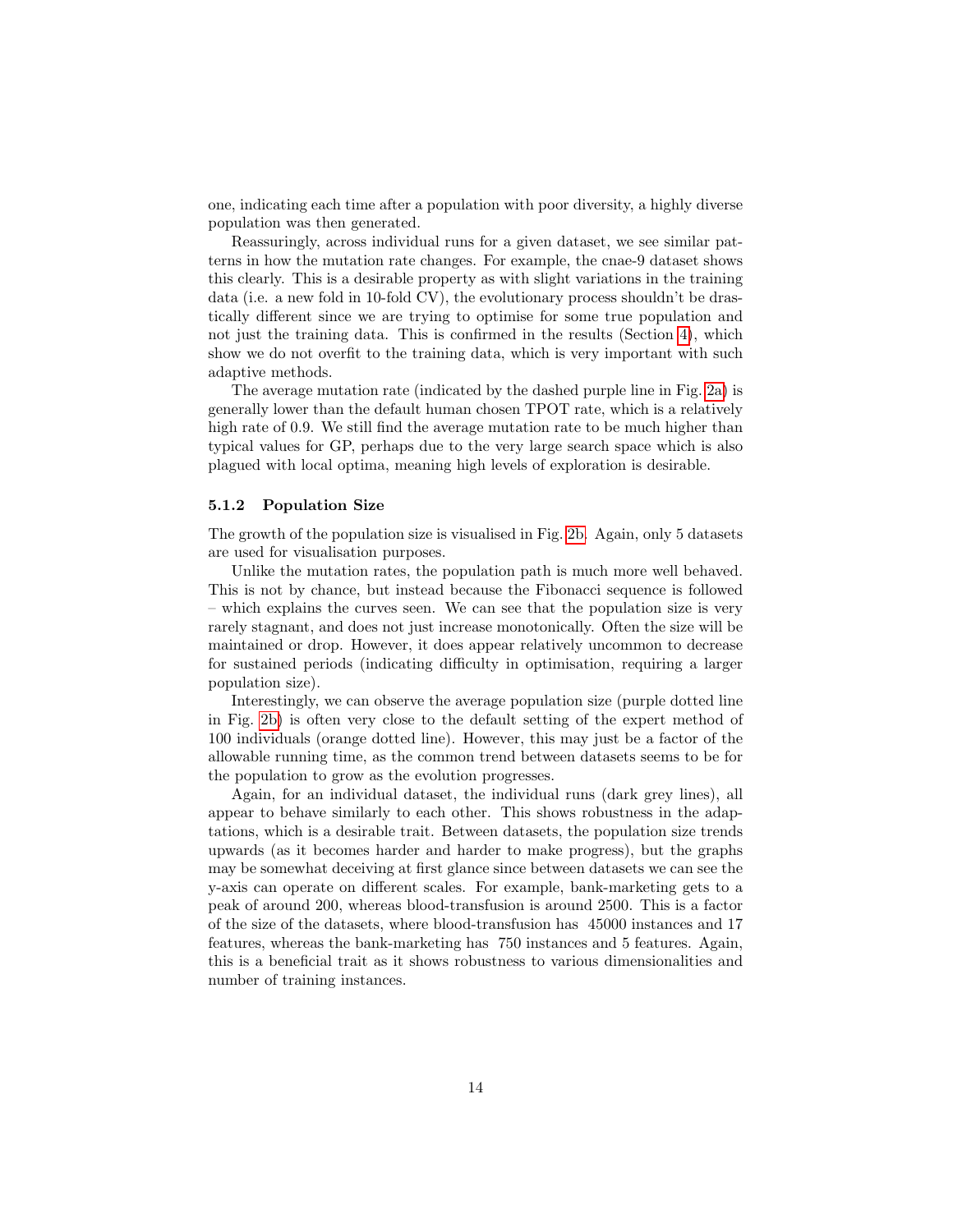# 6 Conclusions and Future Work

In this work, we proposed a parameter-free approach to AutoML. The search process begins with a single randomly chosen estimator and automatically evolves to a well-performing pipeline without the need for specifying any evolutionary hyperparameters such as population size, crossover rate, or mutation rate. We evaluated the proposed method across a large number of datasets and found the results to equivalent to the current state-of-the-art approach which uses human knowledge for selecting hyperparameters. This is encouraging as it demonstrates a step towards true "Automation", in AutoML. This opens further research into whether entirely self-trained systems can see improvements over human-assisted approaches like has been seen in other areas such as gameplay [\[35\]](#page-17-5). Future work in the area of AutoML can focus on trying to push the field towards complete automation.

Here we looked at adapting the search hyperparameters throughout the optimisation process. An additional area of future research could also look at adapting the search space itself, where unpromising nodes or subtrees are removed entirely. This is difficult, as subtrees may only be poor performing in their current context (i.e. ensembling "poor" classifiers can improve performance if they are diverse [\[36\]](#page-17-6)).

This work sets the foundation for fully parameter-free automated approaches to AutoML.

### References

- <span id="page-14-0"></span>[1] P. Gijsbers and J. Vanschoren, "Gama: genetic automated machine learning assistant," Journal of Open Source Software, vol. 4, no. 33, p. 1132, 2019.
- <span id="page-14-1"></span>[2] R. S. Olson, N. Bartley, R. J. Urbanowicz, and J. H. Moore, "Evaluation of a tree-based pipeline optimization tool for automating data science," in Proceedings of the Genetic and Evolutionary Computation Conference 2016, ser. GECCO '16. New York, NY, USA: ACM, 2016, pp. 485–492. [Online]. Available:<http://doi.acm.org/10.1145/2908812.2908918>
- <span id="page-14-2"></span>[3] M. Feurer, A. Klein, K. Eggensperger, J. Springenberg, M. Blum, and F. Hutter, "Efficient and robust automated machine learning," in Advances in Neural Information Processing Systems 28, C. Cortes, N. D. Lawrence, D. D. Lee, M. Sugiyama, and R. Garnett, Eds. Curran Associates, Inc., 2015, pp. 2962–2970. [Online]. Available: [http://papers.nips.cc/paper/](http://papers.nips.cc/paper/5872-efficient-and-robust-automated-machine-learning.pdf) [5872-efficient-and-robust-automated-machine-learning.pdf](http://papers.nips.cc/paper/5872-efficient-and-robust-automated-machine-learning.pdf)
- <span id="page-14-3"></span>[4] R. S. Olson, R. J. Urbanowicz, P. C. Andrews, N. A. Lavender, L. C. Kidd, and J. H. Moore, Applications of Evolutionary Computation: 19th European Conference, EvoApplications 2016, Porto, Portugal, March 30 – April 1, 2016, Proceedings, Part I. Springer International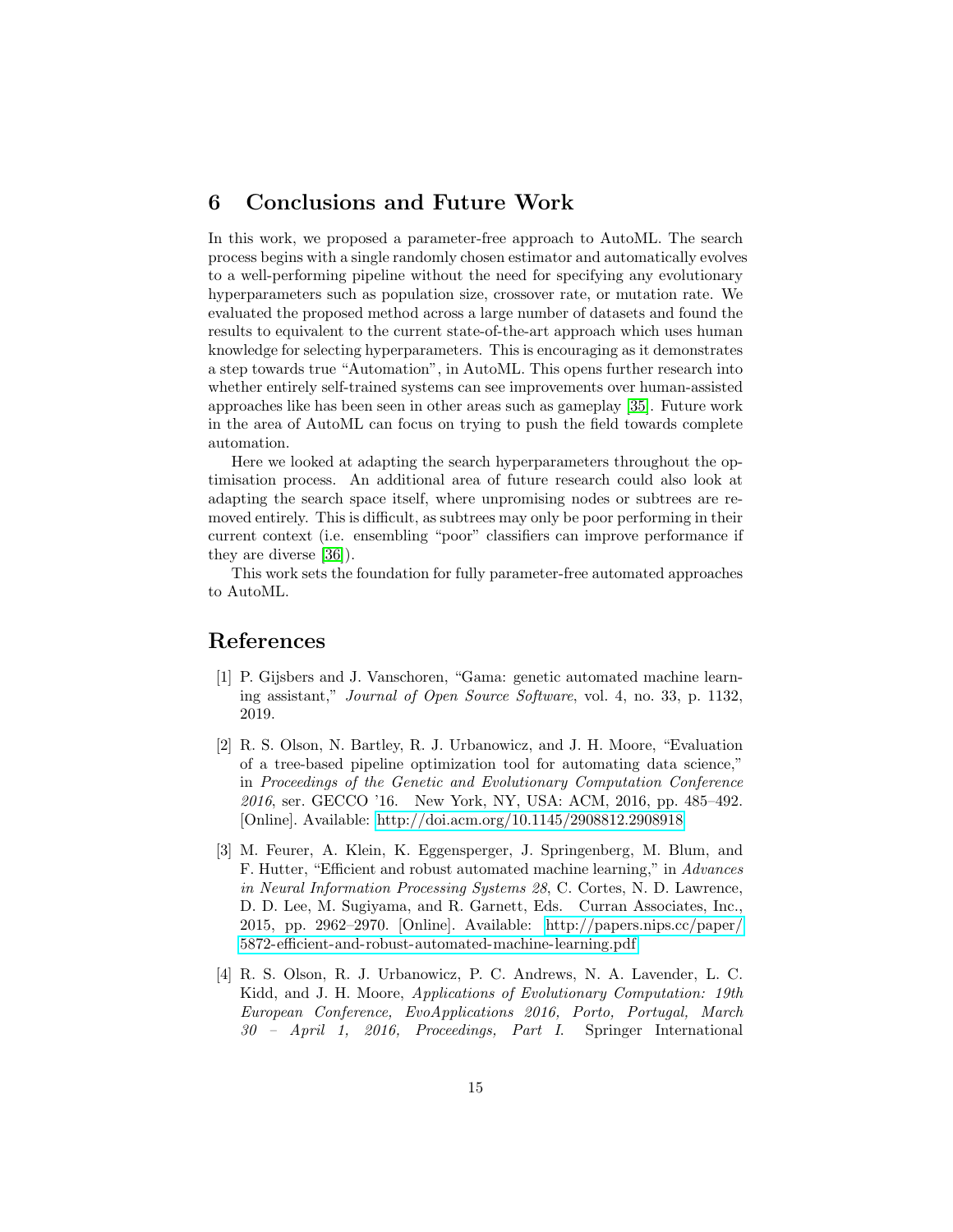Publishing, 2016, ch. Automating Biomedical Data Science Through Tree-Based Pipeline Optimization, pp. 123–137. [Online]. Available: [http://dx.doi.org/10.1007/978-3-319-31204-0](http://dx.doi.org/10.1007/978-3-319-31204-0_9) 9

- <span id="page-15-0"></span>[5] C. Thornton, F. Hutter, H. H. Hoos, and K. Leyton-Brown, "Auto-weka: Combined selection and hyperparameter optimization of classification algorithms," in Proceedings of the 19th ACM SIGKDD international conference on Knowledge discovery and data mining. ACM, 2013, pp. 847–855.
- <span id="page-15-1"></span>[6] L. Kotthoff, C. Thornton, H. H. Hoos, F. Hutter, and K. Leyton-Brown, "Auto-weka 2.0: Automatic model selection and hyperparameter optimization in weka," The Journal of Machine Learning Research, vol. 18, no. 1, pp. 826–830, 2017.
- <span id="page-15-2"></span>[7] F. Pedregosa, G. Varoquaux, A. Gramfort, V. Michel, B. Thirion, O. Grisel, M. Blondel, P. Prettenhofer, R. Weiss, V. Dubourg, J. Vanderplas, A. Passos, D. Cournapeau, M. Brucher, M. Perrot, and E. Duchesnay, "Scikitlearn: Machine learning in Python," Journal of Machine Learning Research, vol. 12, pp. 2825–2830, 2011.
- <span id="page-15-3"></span>[8] M. Hall, E. Frank, G. Holmes, B. Pfahringer, P. Reutemann, and I. H. Witten, "The WEKA data mining software: an update," *SIGKDD Explo*rations, vol. 11, no. 1, pp. 10–18, 2009.
- <span id="page-15-4"></span>[9] P. Gijsbers, E. LeDell, J. Thomas, S. Poirier, B. Bischl, and J. Vanschoren, "An open source automl benchmark," arXiv preprint arXiv:1907.00909, 2019.
- <span id="page-15-5"></span>[10] B. Evans, "Population-based ensemble learning with tree structures for classification," 2019.
- <span id="page-15-6"></span>[11] M. Feurer and F. Hutter, "Towards further automation in automl," in ICML AutoML workshop, 2018.
- <span id="page-15-7"></span>[12] A. Aleti and I. Moser, "A systematic literature review of adaptive parameter control methods for evolutionary algorithms," ACM Computing Surveys  $(CSUR)$ , vol. 49, no. 3, p. 56, 2016.
- <span id="page-15-8"></span>[13] F. G. Lobo and C. F. Lima, "A review of adaptive population sizing schemes in genetic algorithms," in Proceedings of the 7th annual workshop on Genetic and evolutionary computation. ACM, 2005, pp. 228–234.
- <span id="page-15-9"></span>[14] D. Chen and C. Zhao, "Particle swarm optimization with adaptive population size and its application," Applied Soft Computing, vol. 9, no. 1, pp. 39–48, 2009.
- <span id="page-15-10"></span>[15] D. Thierens, "Adaptive mutation rate control schemes in genetic algorithms," in Proceedings of the 2002 Congress on Evolutionary Computation. CEC'02 (Cat. No. 02TH8600), vol. 1. IEEE, 2002, pp. 980–985.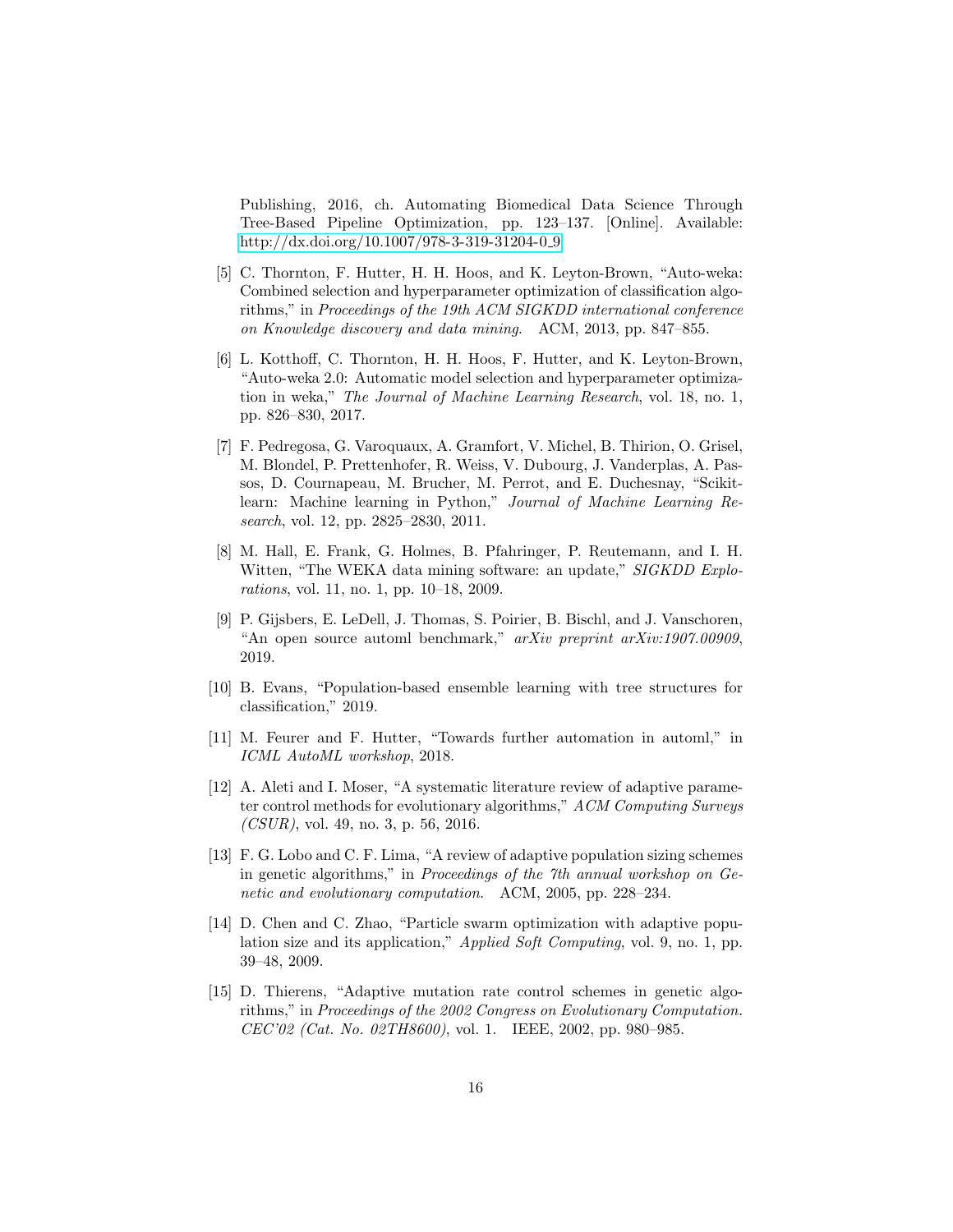- <span id="page-16-0"></span>[16] F. Lobo, C. F. Lima, and Z. Michalewicz, Parameter setting in evolutionary algorithms. Springer Science & Business Media, 2007, vol. 54.
- <span id="page-16-1"></span>[17] K. L. Mills, J. J. Filliben, and A. Haines, "Determining relative importance and effective settings for genetic algorithm control parameters," Evolutionary computation, vol. 23, no. 2, pp. 309–342, 2015.
- <span id="page-16-2"></span>[18] M. Randall, "Near parameter free ant colony optimisation," in International workshop on ant colony optimization and swarm intelligence. Springer, 2004, pp. 374–381.
- <span id="page-16-3"></span>[19] H. Sawai and S. Kizu, "Parameter-free genetic algorithm inspired by "disparity theory of evolution"," in International Conference on Parallel Problem Solving from Nature. Springer, 1998, pp. 702–711.
- <span id="page-16-4"></span>[20] P. A. Borisovsky and A. V. Eremeev, "Comparing evolutionary algorithms to the  $(1+1)$ -ea," *Theoretical Computer Science*, vol. 403, no. 1, pp. 33–41, 2008.
- <span id="page-16-5"></span>[21] J. Arabas, Z. Michalewicz, and J. Mulawka, "Gavaps-a genetic algorithm with varying population size," in *Proceedings of the First IEEE Conference* on Evolutionary Computation. IEEE World Congress on Computational Intelligence. IEEE, 1994, pp. 73–78.
- <span id="page-16-6"></span>[22] T. Chen, K. Tang, G. Chen, and X. Yao, "A large population size can be unhelpful in evolutionary algorithms," Theoretical Computer Science, vol. 436, pp. 54–70, 2012.
- <span id="page-16-7"></span>[23] A. E. Eiben, E. Marchiori, and V. Valko, "Evolutionary algorithms with onthe-fly population size adjustment," in International Conference on Parallel Problem Solving from Nature. Springer, 2004, pp. 41–50.
- <span id="page-16-8"></span>[24] N. N. Vorobiev, Fibonacci numbers. Birkhäuser, 2012.
- <span id="page-16-9"></span>[25] L. Sigler, Fibonacci's Liber Abaci: a translation into modern English of Leonardo Pisano's book of calculation. Springer Science & Business Media, 2003.
- <span id="page-16-10"></span>[26] N. Minarova, "The fibonacci sequence: Nature's little secret," CRIS-Bulletin of the Centre for Research and Interdisciplinary Study, vol. 2014, no. 1, pp. 7–17, 2014.
- <span id="page-16-11"></span>[27] P. D. Shipman and A. C. Newell, "Phyllotactic patterns on plants," Physical review letters, vol. 92, no. 16, p. 168102, 2004.
- <span id="page-16-12"></span>[28] T. Koshy, Fibonacci and Lucas numbers with applications. Wiley, 2019.
- <span id="page-16-13"></span>[29] T. Jansen, K. A. D. Jong, and I. Wegener, "On the choice of the offspring population size in evolutionary algorithms," Evolutionary Computation, vol. 13, no. 4, pp. 413–440, 2005.